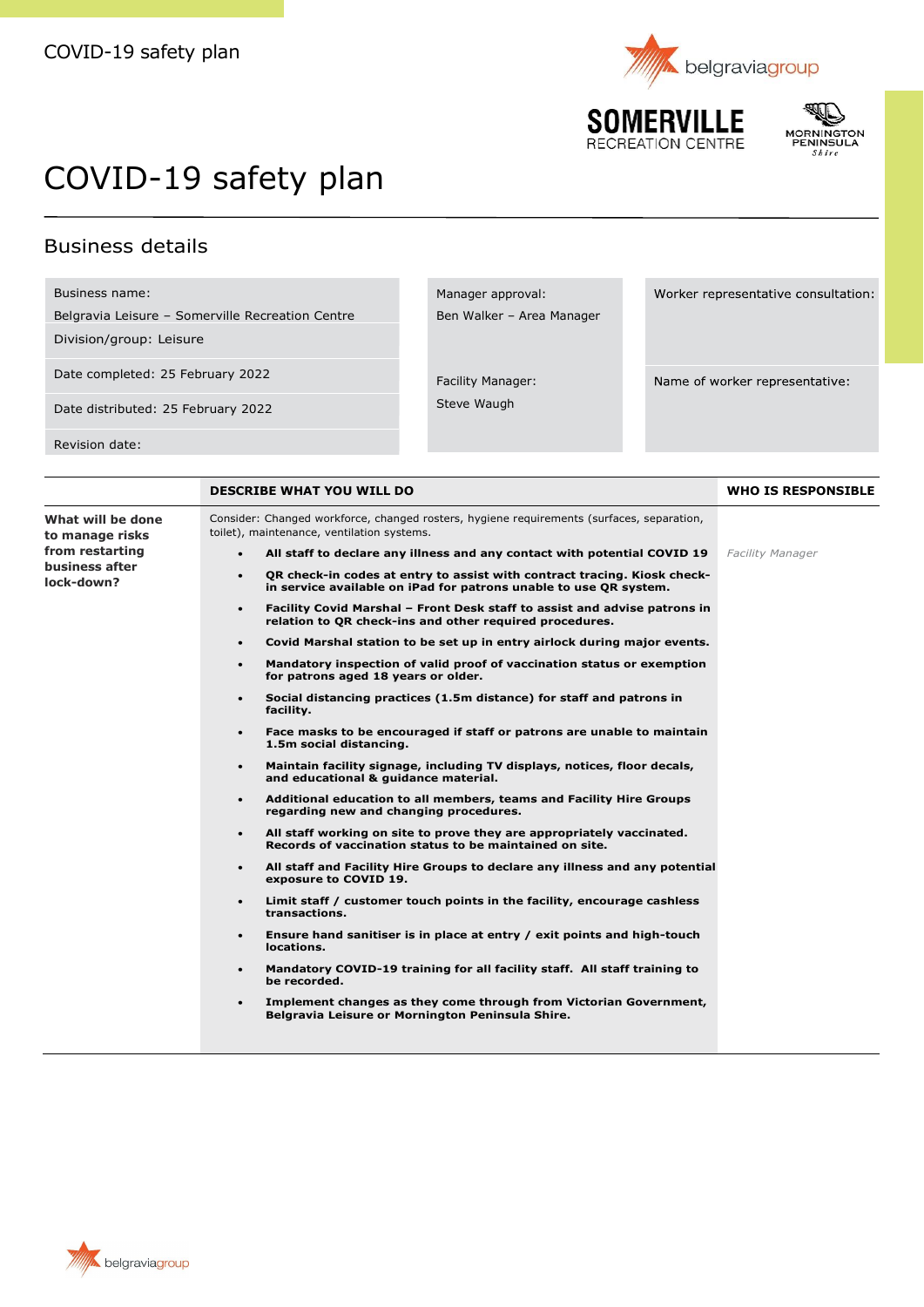## COVID-19 safety plan

|                                                                                                                             | <b>DESCRIBE WHAT YOU WILL DO</b>                                                                                                                                                                                                                                                                                                                                                                                                                                                                                                                                                                                                                                                                                                                                                                                                                                                                                                                                                                                                                                                                                                                                                                                                                                                                                                                                                               | <b>WHO IS RESPONSIBLE</b>                                                                                                                 |
|-----------------------------------------------------------------------------------------------------------------------------|------------------------------------------------------------------------------------------------------------------------------------------------------------------------------------------------------------------------------------------------------------------------------------------------------------------------------------------------------------------------------------------------------------------------------------------------------------------------------------------------------------------------------------------------------------------------------------------------------------------------------------------------------------------------------------------------------------------------------------------------------------------------------------------------------------------------------------------------------------------------------------------------------------------------------------------------------------------------------------------------------------------------------------------------------------------------------------------------------------------------------------------------------------------------------------------------------------------------------------------------------------------------------------------------------------------------------------------------------------------------------------------------|-------------------------------------------------------------------------------------------------------------------------------------------|
| How will you<br>ensure all your<br>workers know how<br>to keep themselves<br>safe from exposure<br>to COVID-19?             | Consider: Providing guidance, meetings to discuss distancing and hygiene, regular review.<br>Provide staff with appropriate PPE equipment for customer service<br>duties, cleaning, and providing assistance during a first aid incident.<br>Staff and management to follow facility, Mornington Peninsula Shire,<br>Belgravia Group and Victorian Government COVID-19 information and<br>guidelines, including information documents, risk assessments,<br>procedures, policies and checklists.<br>Staff given access to all COVID-19 documentation, including facility<br>$\bullet$<br><b>COVIDSafe plan.</b><br>Frequent meetings to review policies, procedure and safety plan.<br>$\bullet$<br>Frequent meetings and ongoing communication between Leadership<br>Team with organisation and Mornington Peninsula Shire<br>representatives.                                                                                                                                                                                                                                                                                                                                                                                                                                                                                                                                                | Administrator                                                                                                                             |
| How will you gather<br>information on the<br>wellness of your<br>staff to ensure<br>that they ae<br>safe to work?           | Consider: Daily health screening check, discussing options with workers, follow-up<br>procedures for ill workers, contact tracing information.<br>Staff and patrons who show cold and flu symptoms will not be allowed into the<br>$\bullet$<br>facility; signage displayed explaining this; follow up with all cold and flu cases<br>to check on condition and possible return.<br>Daily check-ins with staff to discuss wellbeing.<br>$\bullet$<br>OR codes and tablet check-ins for patrons and staff to aid in contact tracing.<br>$\bullet$<br>Staff have access to Belgravia Leisure COVID-19 response documentation and<br>$\bullet$<br>understand documentation.<br>Staff who become unwell before or during work to immediately notify Facility<br>$\bullet$<br>Manager who will contact Area Manager and Group Manager WHS as per<br>company guidelines.<br>Staff to remain home until cleared by negative PCR test or medical professional<br>$\bullet$<br>and to remain in isolation from the workplace in line with current guidelines.<br>Staff to read and understand COVID-19 FAQ.<br>$\bullet$<br>Head Office communication channels with all staff (including daily, weekly<br>$\bullet$<br>updates, call-ins, CEO live sessions).<br>All staff working on site to prove they are double-vaccinated. Records of<br>$\bullet$<br>vaccination status to be maintained on site. | <b>Facility Manager</b>                                                                                                                   |
| How will you<br>operate your<br>business in a way<br>that keeps workers<br>and others safe<br>from exposure<br>to COVID-19? | Consider: Who needs to be in the workplace, worker input into different ways of working,<br>what other people or businesses you'll have to interact with, ensuring separation distances,<br>disinfecting surfaces, shared equipment, equipment for remote workers, training<br>requirements, physical separation or PPE requirements, worker transport.<br>Example: We will review guidance on the Health Department and Safe Work Australia website and to<br>be sure we are cleaning surfaces the right way with the right disinfectant.<br>Staff to maintain social distancing at all times.<br>$\bullet$<br>Operational areas maintain distancing; use of risk mitigation strategies for<br>$\bullet$<br>various programs (e.g. Group Training or Reformer Pilates sessions) and work<br>area (e.g. administration or Childcare).<br>Hand sanitiser stations provided around the facility for staff/customers to use<br>$\bullet$<br>(entry/exit/high traffic touch points).<br>Group fitness equipment and Pilates beds cleaned after use and patrons to<br>$\bullet$<br>provide their own exercise mat and hand towel when required.<br>Follow and review checklists on a frequent basis.<br>$\bullet$<br>Follow Government advice on restrictions of facilities, areas and zones<br>$\bullet$<br>regarding social distancing and capacity numbers.                                      | Facility Manager to review<br>procedures and order<br>supplies, cleaners to use the<br>new supplies and follow new<br>cleaning procedures |

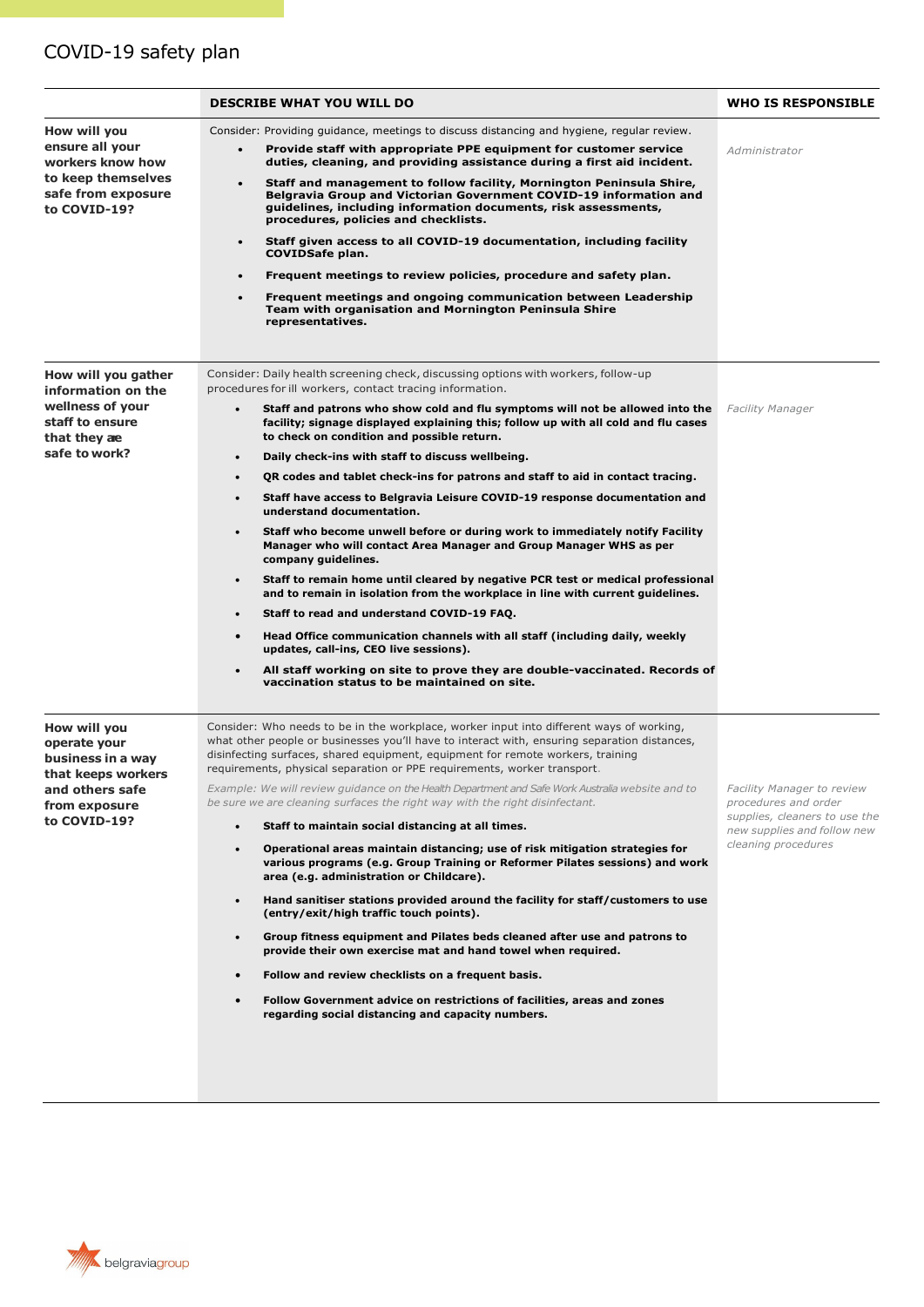|                                       | <b>DESCRIBE WHAT YOU WILL DO</b>                                                                                                                                                                                                                                                                                                                                                                                                                                                                                                                                                                                                                                          | <b>WHO IS RESPONSIBLE</b> |
|---------------------------------------|---------------------------------------------------------------------------------------------------------------------------------------------------------------------------------------------------------------------------------------------------------------------------------------------------------------------------------------------------------------------------------------------------------------------------------------------------------------------------------------------------------------------------------------------------------------------------------------------------------------------------------------------------------------------------|---------------------------|
| How will you manage<br>an exposure or | Consider: Isolation procedures, gathering and using workplace contact tracing information,<br>clean down procedures, contacting support lines.                                                                                                                                                                                                                                                                                                                                                                                                                                                                                                                            |                           |
| suspected exposure<br>to COVID-19?    | Example: Arrange safe transport home immediately and provide all workers with advice<br>on contacting GP and/or support lines                                                                                                                                                                                                                                                                                                                                                                                                                                                                                                                                             | <b>Facility Manager</b>   |
|                                       | Follow the Belgravia Response Plan inclusive of:                                                                                                                                                                                                                                                                                                                                                                                                                                                                                                                                                                                                                          |                           |
|                                       | <b>Immediately notify Facility Manager and Area Manager.</b>                                                                                                                                                                                                                                                                                                                                                                                                                                                                                                                                                                                                              |                           |
|                                       | Report the COVID-19 incident online through the online COVID-19 Incident<br>Report Form to DHHS, as required.                                                                                                                                                                                                                                                                                                                                                                                                                                                                                                                                                             |                           |
|                                       | Affected staff member/customer to immediately go home and isolate for the<br>currently specified timeframe. Visit GP, medical professional, and/or COVID-19<br>testing centre as required.                                                                                                                                                                                                                                                                                                                                                                                                                                                                                |                           |
|                                       | Contact tracing to inform potential exposures.<br>$\bullet$                                                                                                                                                                                                                                                                                                                                                                                                                                                                                                                                                                                                               |                           |
|                                       | If positive results, follow guidelines of DHHS or relevant authority.<br>$\bullet$                                                                                                                                                                                                                                                                                                                                                                                                                                                                                                                                                                                        |                           |
|                                       | Staff member/customer unable to return until medically cleared.                                                                                                                                                                                                                                                                                                                                                                                                                                                                                                                                                                                                           |                           |
|                                       | Site closures where necessary and only after CEO approval.                                                                                                                                                                                                                                                                                                                                                                                                                                                                                                                                                                                                                |                           |
|                                       | Regular review of procedures.                                                                                                                                                                                                                                                                                                                                                                                                                                                                                                                                                                                                                                             |                           |
|                                       | Local level staff to work with the WHS Manager through all stages of the<br>Belgravia Response Plan.                                                                                                                                                                                                                                                                                                                                                                                                                                                                                                                                                                      |                           |
|                                       | <b>COVID-19 CONFIRMED CASE RESPONSE PROTOCOL</b><br>belgraviagro                                                                                                                                                                                                                                                                                                                                                                                                                                                                                                                                                                                                          |                           |
|                                       | Notification to us of a confirmed case of COVID-19 in the workplace may occur<br>· From the State Health Department · From a member of staff · From a member of the public<br>In any event, it is a requirement that the State Health Department is notified immediately, it is the Ste Managers responsibility to<br><b>NOTIFICATION</b><br>State Health Department directions to be isolated for the required timeframe and/or until medically cleared to return to normal activity.                                                                                                                                                                                    |                           |
|                                       | The Site Manager will phone the Line Manager to immediately report the confirmed case. At this stage contact with relevant stakeholders (Council) will also<br><b>REPORTING</b><br>be necessary. The Site Manager in consultation with the Line Manager depending on the frequency, nature and circumstances of the confirmed case/s will<br>also be required (via phone call) to notify the State or General Manage<br><b>PROTOCOL</b><br>The Site Manager will log the incident online on the COVID-19 incident Report Form within 30 minutes; to ensure that all appropriate levels of management and all propriate levels of management of the Site online incredible |                           |
|                                       | <b>DECISION TO CLOSE</b><br>A decision regarding the closure of the site is determined by the relevant State Health Department, in consultation with the State or General Manager (or<br><b>PART OR ALL OF</b><br>equivalent) of that particular business unit. Not all circumstances will require a site closure.<br>THE SITE                                                                                                                                                                                                                                                                                                                                            |                           |
|                                       | e<br><b>CONTACT TRACING</b><br>The Site Manager will work with and take advice from the State Health Department to assist in contact tracing all relevant potential contacts of the<br>൙<br><b>REQUIREMENTS</b><br>confirmed COVID-19 positive person                                                                                                                                                                                                                                                                                                                                                                                                                     |                           |
|                                       | The State or General Manager (or equivalent) will work with the Site Manager and Line Manager to determine if co<br>cations are needed. In the case<br>æ<br>that they are determined to be needed, the Line Manager will work with the marketing team to release targeted COVID-19 notification commu<br><b>COMMUNICATIONS</b><br>(via phone/SMS and email) to the following groups: staff and customers being contract traced, general members, site staff, contract partners and other<br>stakeholders as necessary.                                                                                                                                                    |                           |
|                                       | The State or General Manager (or equivalent) will work with the Site Manager and Line Manager to determine if customers need to be contacted. In the<br><b>BOOKED</b><br>case that they are determined to be contacted, then the customers can be contacted to cancel their bookings for the relevant affected area/s for the<br>remainder of the day. The requirement to cancel further days will be made<br><b>CUSTOMERS</b>                                                                                                                                                                                                                                            |                           |
|                                       | The State or General Manager (or equivalent) in collaboration with the Site Manager and Line Manager will work with the relevant State Health Department<br>DEEP<br>to determine whether a 3rd party cleaning company deep clean is required. Please note that you may only need to deep clean one area of the site while<br><b>CLEAN</b><br>other non-impacted areas may remain open. In some situations, depending on the circumstances, a general internal clean will be required, instead of an<br>external 3rd party cleaning company deep clean.                                                                                                                    |                           |
|                                       | <b>DECISION TO</b><br>regarding re-opening the site will be determined by the relevant State Health Department, in consultation with the State<br><b>OPEN</b><br>or General Manager (or equivalent) of that particular business unit.<br><b>RE-OPEN THE SITE</b><br>This Action Plan will be revised and updated as the situation evolves. Oct 2021                                                                                                                                                                                                                                                                                                                       |                           |
|                                       |                                                                                                                                                                                                                                                                                                                                                                                                                                                                                                                                                                                                                                                                           |                           |

**How will you evaluate whether your work processes or risk controls are effective?** Consider: Adapting plans as you find better/easier ways to do things, how to ensure workers are raising concerns or solutions, conducting regular reviews of your plan, communicating changes. *Example: We need workers' feedback and some speak little English, so we will team up workers with buddies who are more fluent in English at team meetings.* • **Frequent staff meetings and informal discussions.** • **Customer improvement – feedback forms.** • **Review and amendment of cleaning procedures as necessary.** • **Any concerns raised by members of the public are addressed immediately and action plan in place to correct if necessary.** • **Updated information posted on staff WHS Noticeboard.** *Line Managers*